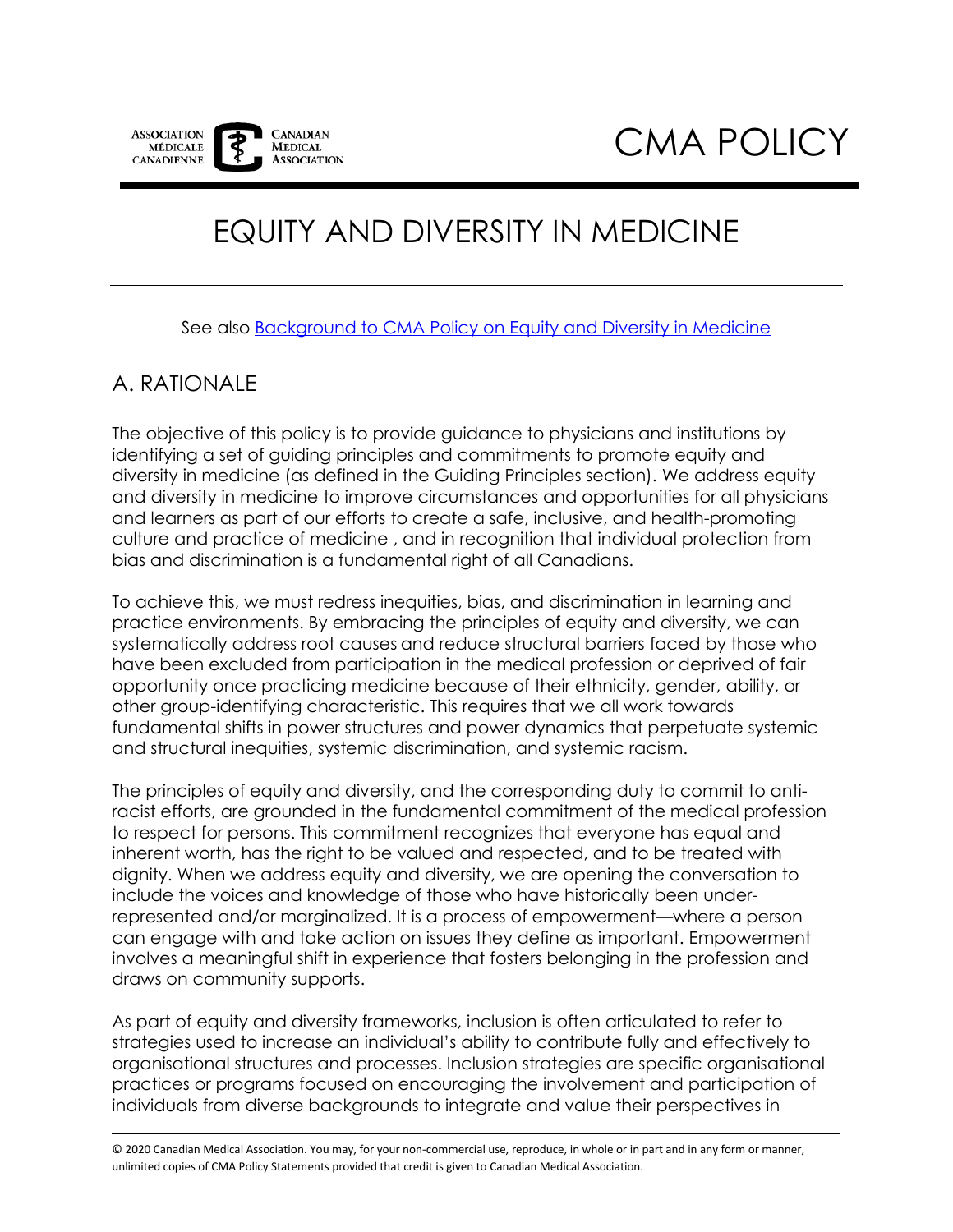decision-making processes. Robust processes for inclusion are a vehicle to achieving equity and diversity. Thus, in this policy, the process of inclusion is understood to be positioned at the nexus of the overarching principles of equity and diversity.

Equity and diversity initiatives can be carefully structured to complement and strengthen merit-based approaches. Enhanced support and appropriate methods of evaluation that increase equity of opportunity (for example, equity in training, hiring processes, and in access to resources) provide all physicians and learners with a fair opportunity to cultivate and demonstrate their unique capabilities and strengths, and to realize their full potential.

Promoting equity and diversity fosters a just professional and learning culture that cultivates the diverse perspectives within it, reflects the communities physicians serve, and promotes professional excellence and social accountability as means to better serve patients. An increasingly diverse medical population provides opportunities for underserviced populations to receive better access to medical services and bolsters the management of clinical cases through the contribution of different points of view. Evidence indicates that when demonstrably more equity and diversity in medicine is achieved, physicians experience greater career satisfaction, health and wellness, and a sense of solidarity with the profession while patients experience improved care and a more responsive and adaptable health care system. Evidence further indicates that realizing the full potential of human capital is an essential driver of innovation and health system development.

This policy is consistent with the [CMA Code of Ethics and Professionalism](https://policybase.cma.ca/documents/policypdf/PD19-03.pdf) and the [CMA](https://policybase.cma.ca/documents/Policypdf/PD18-03.pdf)  [Charter of Shared Values](https://policybase.cma.ca/documents/Policypdf/PD18-03.pdf) and strives to be in the spirit of the recommendations relevant to health made in the report of the Truth and Reconciliation Commission of Canada. The policy is informed by a body of evidence described in the accompanying Background document [hyperlink] that includes a Glossary of terms.

# B. GUIDING PRINCIPLES

A clear set of principles and commitments to improving equity and diversity demonstrates that we hold ourselves accountable to recognizing and challenging behaviours, practices, and conditions that hinder equity and diversity and to promoting behaviours, practices, and conditions that will achieve these goals.

## **Achieving equity in medicine**

Equity refers to the treatment of people that recognizes and is inclusive of their differences by ensuring that every individual is provided with what they need to thrive, which may differ from the needs of others. It is a state in which all members of society have similar chances to become socially active, politically influential, and economically productive through the absence of avoidable or remediable differences among groups of people (defined socially, economically, demographically, or geographically). Equity in the medical profession is achieved when every person has the opportunity to realize their full potential to create and sustain a career without being unfairly impeded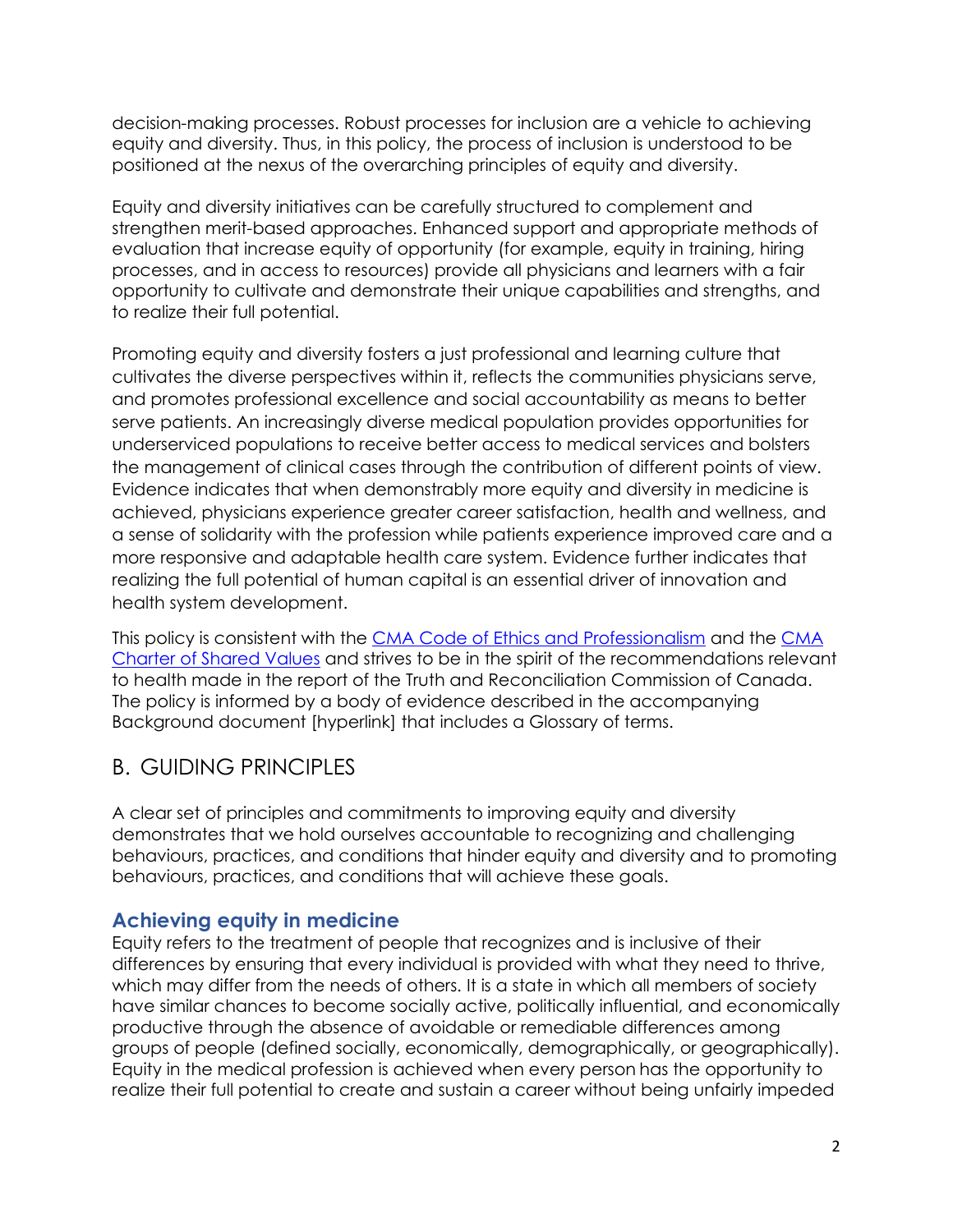by discrimination or any other characteristic-related bias or barrier. To achieve this, physicians must 1) recognize that structural inequities that privilege some at the expense of others exist in training and practice environments and 2) commit to reducing these by putting in place measures that make recruitment, retention, and advancement opportunities more accessible, desirable, and achievable. To that end, physicians must apply evidence-based strategies and support applied research into the processes that lead to inequities in training and practice environments.

## **Fostering diversity in medicine**

Diversity refers to observable and non-observable characteristics which are constructed—and sometimes chosen—by individuals, groups, and societies to identify themselves (e.g., age, culture, religion, indigeneity, ethnicity, language, gender, sexuality, health, ability, socio-economic and family status, geography). The barriers to diversity in medicine are broad and systemic. Individuals and groups with particular characteristics can be excluded from participation based on biases or barriers. Even when they are included, they are often not able to use the full range of their skills and competencies. As with improving equity, the benefits of a more diverse medical profession include improved health outcomes, system-level adaptation, and physician health and wellness. To achieve these benefits, the medical profession must become increasingly diverse by striving to create, foster, and retain physicians and learners who reflect the diversity of the communities they serve and it must be responsive to the evolving (physical, emotional, cultural, and socioeconomic) needs of patient populations.

### **Promoting a just professional and learning culture**

Physicians value learning and understand that it reflects, and is informed by, the professional culture of medicine. A just professional and learning culture is one of shared respect, shared knowledge, shared opportunity, and the experience of learning together. An environment that is physically and psychologically safe by reducing bias, discrimination, and harassment is critical to creating and sustaining such a culture. To achieve this, the profession must strive to integrate cultural safety by fostering and adopting practices of cultural competence and cultural humility. Physicians and leaders across all levels of training, practice, and health settings, and through formal and informal mentorships and peer support, must also promote and foster environments where diverse perspectives are solicited, heard, and appreciated. In this way, diverse individuals are both represented in the professional culture of medicine and actively involved in decision-making processes in all aspects of the profession.

### **Fostering solidarity within the profession**

Solidarity means standing alongside others by recognizing our commonality, shared vulnerabilities and goals, and interdependence. It is enacted through collective action and aims. To show solidarity within the profession means making a personal commitment to recognizing others as our equals, cultivating respectful, open, and transparent dialogue and relationships, and role modelling this behaviour. Solidarity enables each of us to support our colleagues in meeting their individual and collective responsibilities and accountabilities to their patients and to their colleagues. Being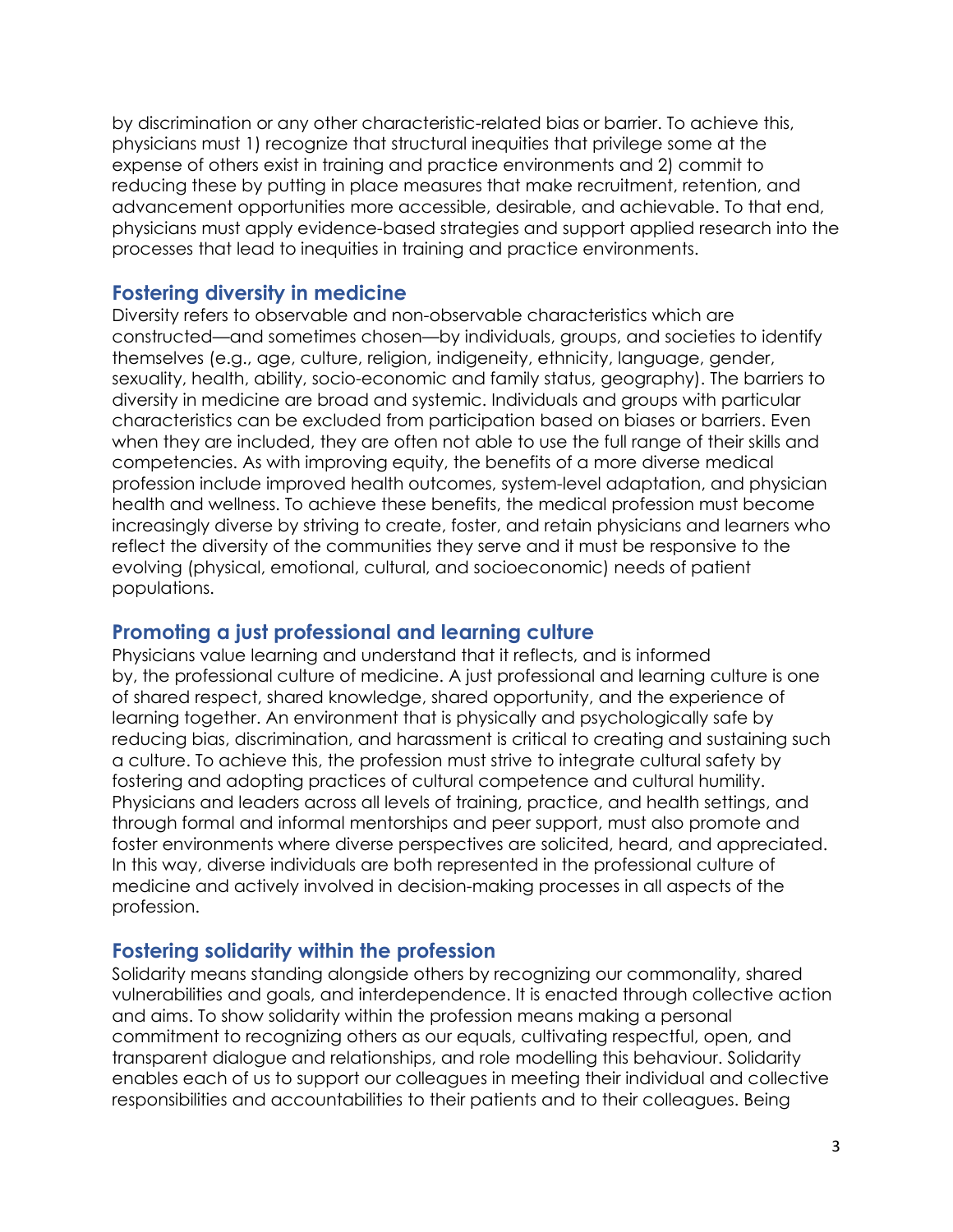accountable to these goals and to each other means taking action to ensure the principles that guide the medical profession are followed, responding justly and decisively when they are not, and continually searching for ways to improve the profession through practice-based learning and experience.

### **Promoting professional excellence and social accountability**

Engaged and informed research and action on equity and diversity is critical to promoting professional excellence and social accountability in medicine as means to better serve patients. Professional excellence is a fundamental commitment of the profession to contribute to the development of and innovation in medicine and society through clinical practice, research, teaching, mentorship, leadership, quality improvement, administration, and/or advocacy on behalf of the profession or the public. Social accountability is a pillar of the commitment to professional excellence by focusing those efforts on fostering competence to address the evolving health needs of the patients and communities physicians are mandated to serve. For care to be socially accountable, and to achieve professional excellence, physicians must provide leadership through advocacy and through action: advocacy about the benefits of addressing equity and diversity to achieve equitable health outcomes; and actions to be responsive to patient, community, and population health needs through high-quality evidence-based patient care.

## C. RECOMMENDATIONS

*To accomplish equity and diversity in medicine, organizational and institutional changes will be required across many facets of operation and culture including leadership, education, data gathering/analysis, and continuous improvement through feedback and evaluation of policies and programs. To achieve this, the CMA seeks to provide direction on broad action areas that require further specific actions and development measures in specific recruitment, training, and practice contexts. The CMA recommends*:

All medical organizations, institutions, and physician leaders**:**

- A. Take a leadership role in achieving greater equity and diversity by co-creating policies and processes in an accountable and transparent manner. This includes:
	- 1. Identifying and reducing structural inequities, barriers, and biases that exist in training and practice environments to create fair opportunities for all physicians and learners; and providing the appropriate platforms, resources, and training necessary to do so to effect change collaboratively.
	- 2. Practicing and promoting cultural safety, cultural competence, and cultural humility by listening to, and learning from, communities most impacted by systemic and structural inequities and discrimination.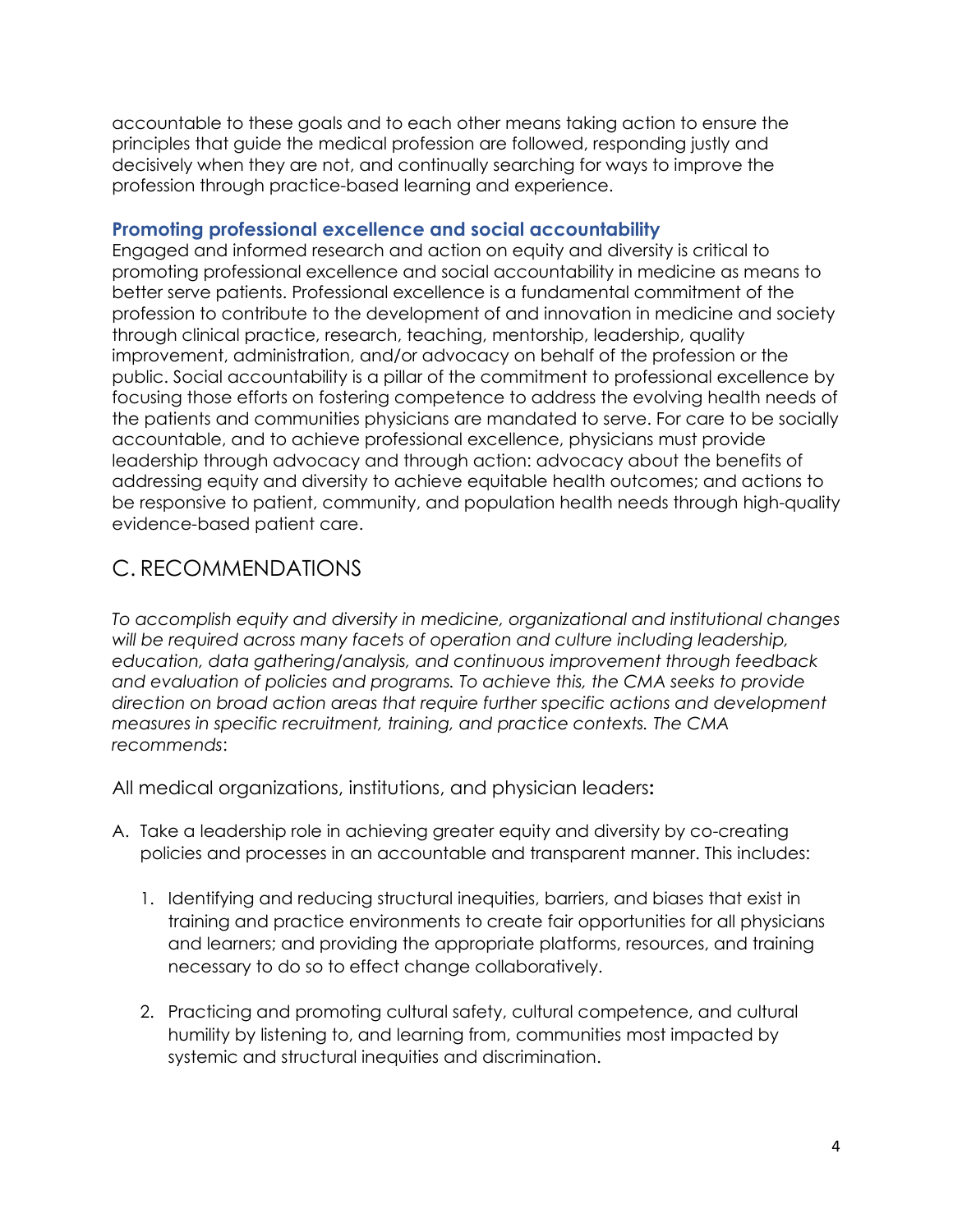- 3. Providing training on implicit bias, allyship, cultural safety, cultural competence, and cultural humility, structural competence, and the value of diversity in improving health outcomes.
- 4. Ensuring a process is in place to review all workforce and educational policies, procedures, and practices toward considering their impact on equity and diversity. Areas of consideration include (but are not limited to) recruitment, promotion, pay, leave of absence, parental leave, resources and support, and working/learning conditions and accommodations**.**
- 5. Ensuring safe, appropriate, and effective avenues exist for those who may have experienced discrimination, racism, harassment, or abuse in training and practice environments to report these events outside of their supervisory/promotional chain. Those experiencing these events should also be able to seek counselling without the fear of negative consequences.
- 6. Working towards creating and appropriately funding equity and diversity Chairs, Committees, or Offices with a mandate to investigate and address issues in equity and diversity.
- 7. Promoting and enabling formal and informal mentorship and sponsorship opportunities for historically under-represented groups.
- B. Encourage the collection and use of data related to equity and diversity through research and funding, and, specifically, review their data practices to ensure:
	- 1. Historically under-represented groups are meaningfully engaged through the codevelopment of data practices.
	- 2. Data regarding the representation of under-represented groups is being systematically and appropriately collected and analyzed.
	- 3. Information collected is used to review and inform internal policy and practice with the aim of reducing or eliminating system-level drivers of inequity.
	- 4. Findings relating to these data are made accessible.
- C. Support equity and diversity in recruitment, hiring, selection, appointment, and promotion practices by:
	- 1. Requesting and participating in training to better understand approaches and strategies to promote equity and diversity, including implicit bias and allyship training that highlights the roles and responsibilities of all members of the community with emphasis on self-awareness, cultural safety, and sensitivity to intersectionalities.